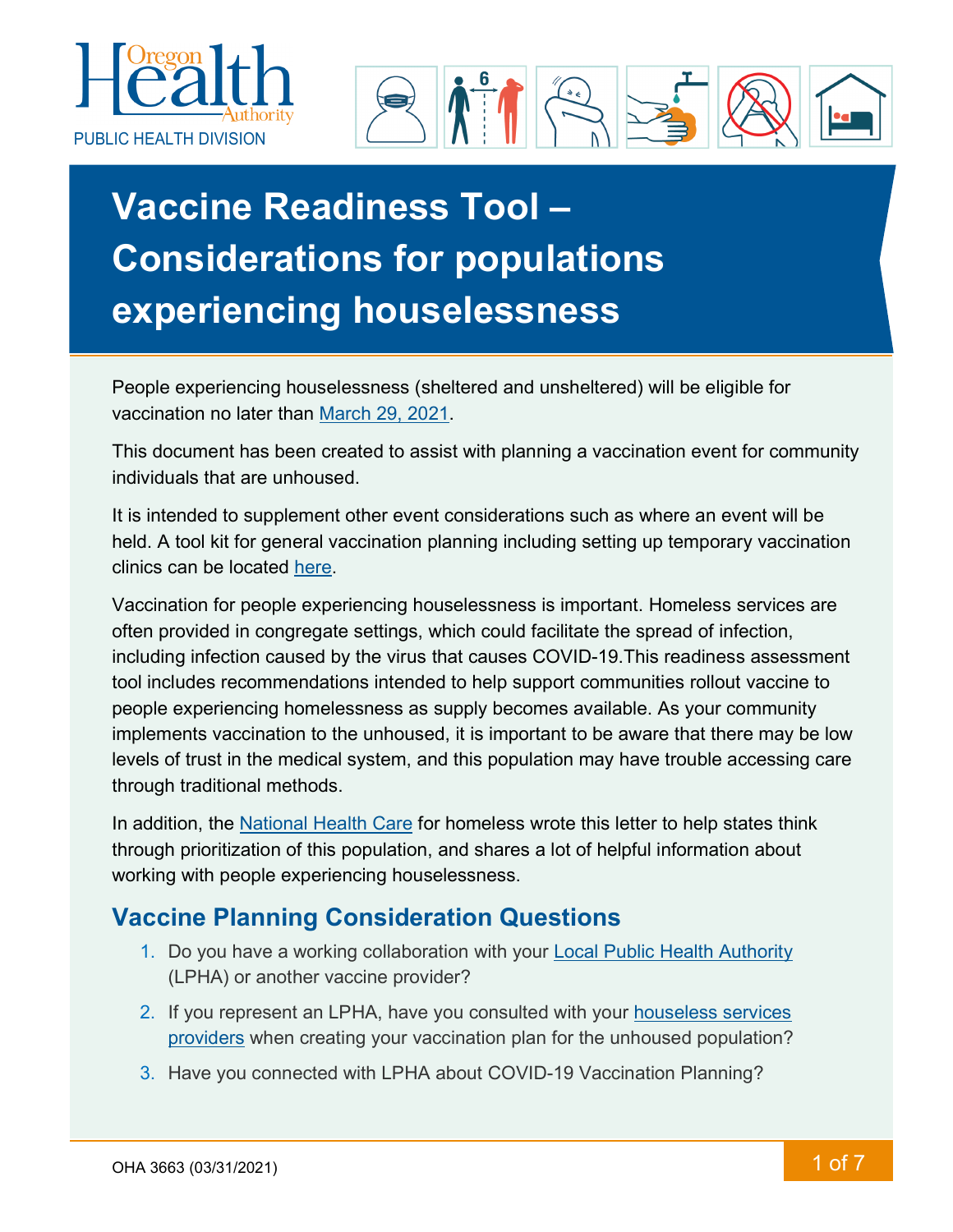- 4. Has your local LPHA already offered vaccination to people living in homeless shelters?
- 5. Are you aware of an LPHA plan to continuously provide vaccination clinics within shelters in your service area?
- 6. Do you have a plan for [distribution](https://www.hudexchange.info/resource/6229/covid19-homeless-system-response-vaccine-planning-and-distribution/) of the vaccine to your unhoused population?
- 7. Do you have a plan for administration of the vaccine to your unhoused population?
- 8. Have you planned for additional coordination and support for vulnerable subpopulations of people experiencing homelessness?
	- **Survivors of Domestic Violence**
	- **Unaccompanied youth**
	- **Indigenous Communities**
	- **People with disabilities (to include behavioral health disabilities)**
	- **Undocumented people/households**
	- **Trans/non-binary individuals**
	- **non—English speaking or limited English proficiency**
	- \*\_\_\_\_\_\_\_\_\_\_\_\_\_\_\_\_\_\_\_\_\_\_\_\_\_\_\_\_
	- **•** (region specific subpopulation)
- 9. Have you considered the unique needs of people living in unsheltered locations, so they have equal access to vaccination?
- 10. Have you considered offering hotel rooms for 1-2 nights to help individuals in case they experience common side effects such as soreness and increased fatigue?
- 11. Have you considered what other services you can provide to homeless individuals while they are attending the event? For example: Boxed hot meals for takeaway; charging stations; and enrollment assistance into services such as Oregon Health Plan, SNAP, WIC, TANF, rental assistance, and affordable housing programs.
- 12. Have you connected with cross-sector partners in addition to the Local Public Health Authority? E.g. homeless service organizations, [Federally Qualified](https://dhsoha-my.sharepoint.com/personal/rebecca_knight_dhsoha_state_or_us/Documents/CRRU/Houslessness/List%20of%20Rural%20and%20Homeless%20and%20Migrant%20clinics.pdf)  [Health Center's,](https://dhsoha-my.sharepoint.com/personal/rebecca_knight_dhsoha_state_or_us/Documents/CRRU/Houslessness/List%20of%20Rural%20and%20Homeless%20and%20Migrant%20clinics.pdf) other community-based organizations, clinics that serve low income individuals, emergency departments, housing advocacy organizations, tenants rights organizations.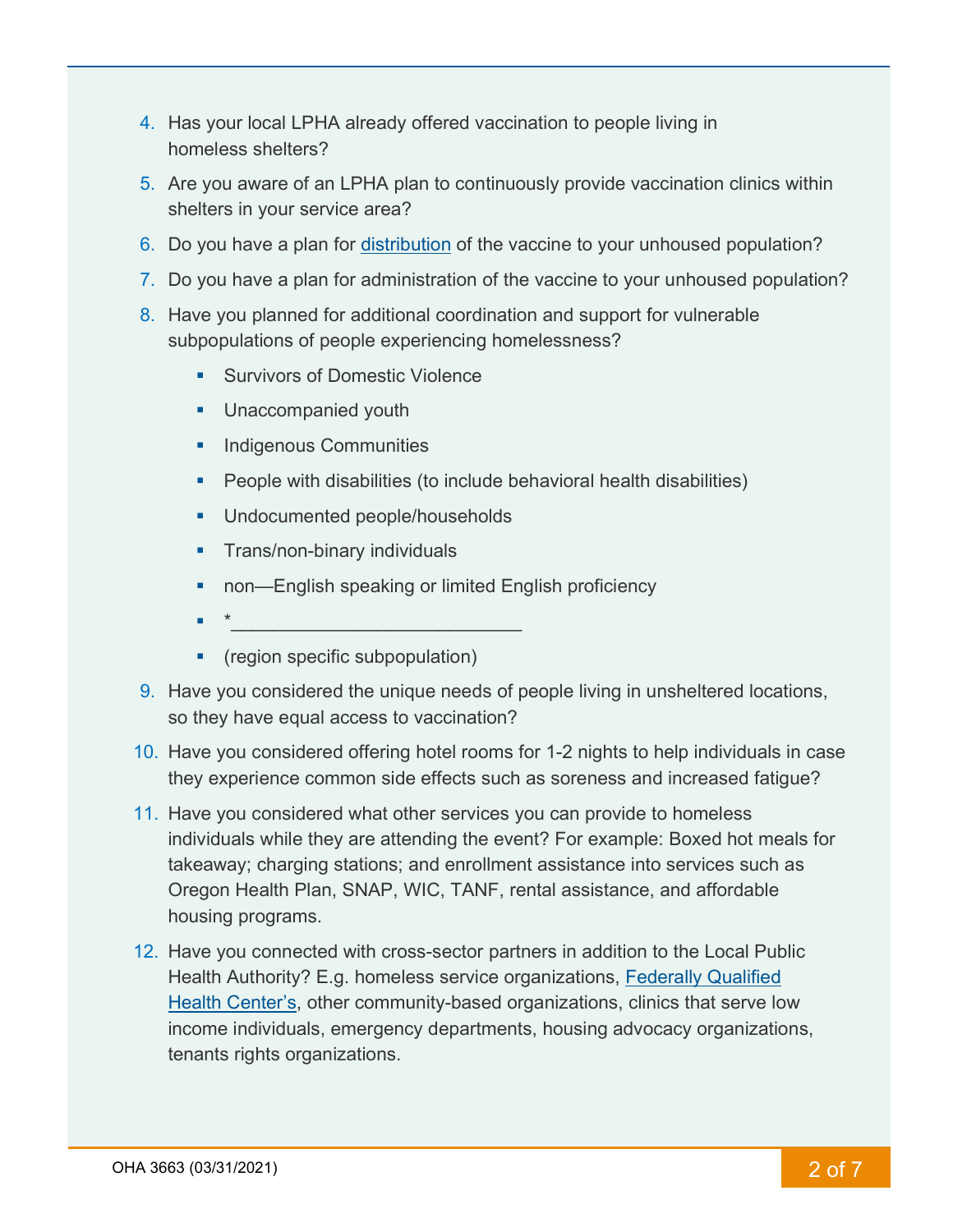# **Vaccine Event Planning Considerations**

Considered overall vaccination event logistics at your chosen site.

- [Guidance for congregate setting vaccination event logistics planning;](https://files.hudexchange.info/resources/documents/Vaccination-in-Congregate-Settings-Event-Types-and-Considerations.pdf)
- [Guidance for congregate setting vaccination event floor planning](https://files.hudexchange.info/resources/documents/Congregate-Setting-Vaccination-Event-Floor-Plan.pdf)
- [Guidance on roles and responsibilities in bringing vaccinations to PEH](https://files.hudexchange.info/resources/documents/Vaccine-Planning-and-Distribution-Roles-and-Responsibilities.pdf)

## **Vaccine Event Promotion Considerations**

- 1. Have you initiated any communication about COVID-19 vaccines?
- 2. Do you have a communication plan?
- 3. Does your communication plan include at least four-core effective communication strategies?
	- One on one conversations
	- **Social media**
	- **SMS/text messaging**
	- **Bulletin boards or printed materials at locations utilized by unhoused** community members—laundromats, foodbanks, etc.
- 4. Do your communications reinforce trauma informed care in all forms?
	- **Safety** The delivery method, format, and language used feels safe for the individuals receiving it
	- **Trust and transparency** Communication is delivered by trusted messengers, Messages are clear and honest. Communication includes information on the "why" and "how" behind processes and procedures.
	- **Peer support** when practical, messages are created and delivered by people who have shared lived experiences with the people served.
	- **Empowerment, Voice, and Choice** Emphasize choice, create collaborative relationships with people being served.
	- Take into account and address **cultural, historical, and gender issues.**

## **Vaccine Confidence Considerations**

- 1. Are your staff COVID-19 vaccine confident? Vaccine confidence is the trust that people experiencing homelessness, their families, and providers have in:
	- Recommended vaccines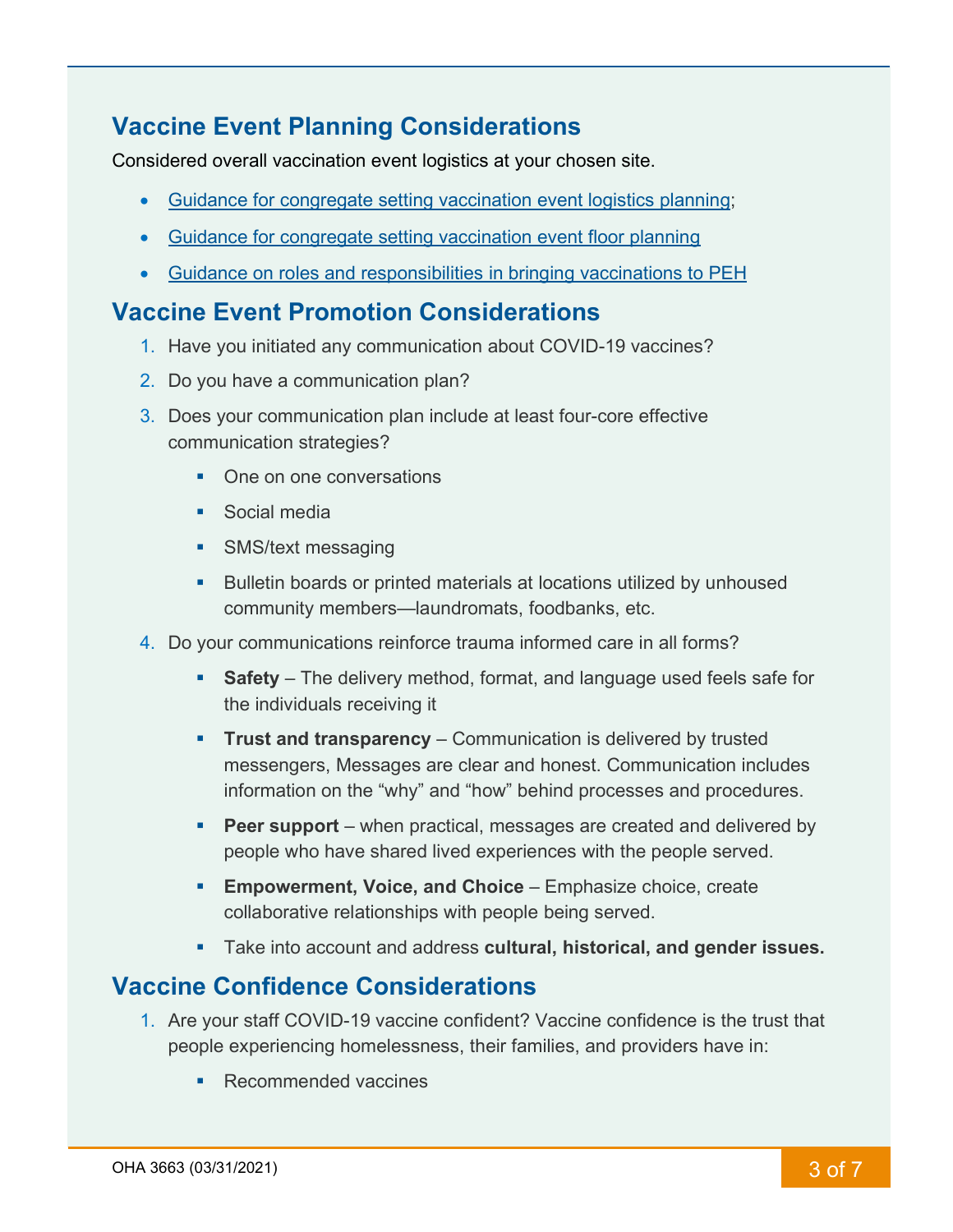- **Providers who administer vaccines**
- **Processes and policies that lead to vaccine development, licensure or** authorization, manufacturing, and recommendations for use
- [Talking about the vaccines](https://www.cdc.gov/vaccines/covid-19/hcp/engaging-patients.html)
	- » [Meeting agenda sample](https://files.hudexchange.info/resources/documents/Preparing-Staff-for-the-COVID-19-Vaccine-Meeting-Template.pdf)
	- » [General vaccine information](https://files.hudexchange.info/resources/documents/COVID-19-Vaccination-Conversation-Tips-for-Homeless-Service-Providers.pdf)
- 2. Has your staff been vaccinated?
- 3. Have you identified trusted members in your community who can act as vaccine ambassadors to help build confidence in the vaccine among peers?
	- A vaccine ambassador is a volunteer or a paid employee, who provides education about vaccine efficacy by sharing personal reasons for confidence in the vaccine based on real-world experience.

#### [Vaccine Ambassador](https://files.hudexchange.info/resources/documents/Vaccine-Ambassador-Program-and-Job-Description.pdf)

- 4. Does your location vaccination plan for people experiencing homelessness need a vaccine ambassador?
- 5. Have you considered creating different strategies for congregate living situations versus street outreach to encampments?
- 6. Have you developed a vaccine hesitancy communication plan to ensure message continuity? Note: As with anyone, remember to avoid assumptions and:
	- **Practice empathy and respect**
	- **Listen attentively**
	- **Provide trust education and information**
	- **Talk about the possible benefits and consequences of taking the vaccine**
	- Avoid judgmental language when talking to people who are concerned about the vaccine

#### [Language That Works](https://files.hudexchange.info/resources/documents/Language-that-Works-to-Improve-Vaccine-Acceptance.pdf)

7. Has your community planning processes engaged communities in a sustainable, equitable and inclusive way?

**As a community, understanding and acknowledging how health inequalities have impacted communities of color and contributed to mistrust, is a critical first step to avoiding historical wrongs.**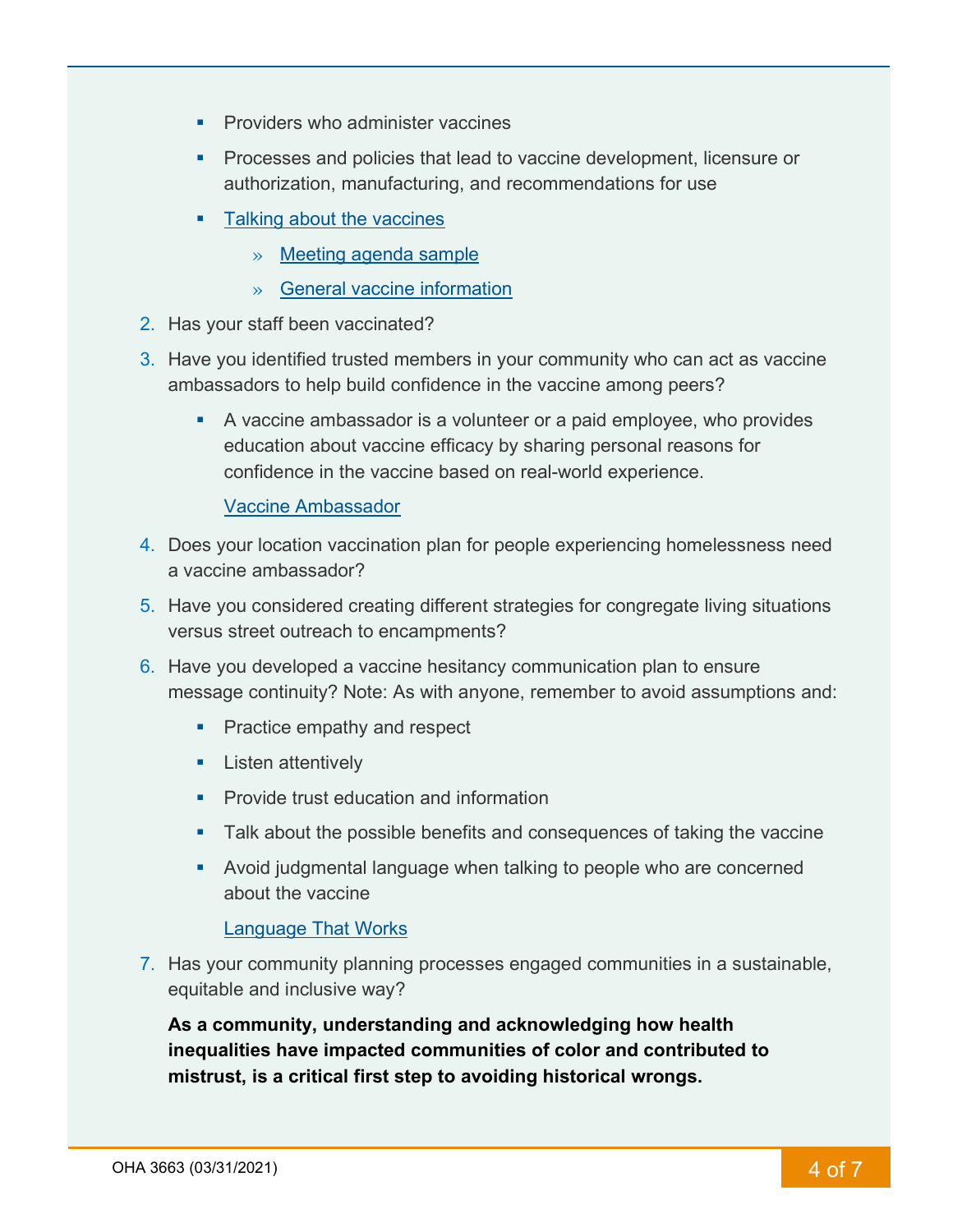- **Underscore the need for accurate information, transparency, equitable** distribution and access
- **Engage with and center the voices and perspectives of trusted** messengers who have roots in the community
- Allow and encourage public ownership of COVID-19 vaccination
- Measure and communicate inequities in vaccine distribution

[CDC's Social Vulnerability Index](https://www.atsdr.cdc.gov/placeandhealth/svi/index.html)

# **Addressing Population Specific Barriers**

| <b>Barrier</b>                                                                                                                                                                                                                                                                          | <b>Possible Actions</b>                                                                                                                                                                                                                                                                                                                                                                                                                                                                                                | <b>Planned Action</b> |
|-----------------------------------------------------------------------------------------------------------------------------------------------------------------------------------------------------------------------------------------------------------------------------------------|------------------------------------------------------------------------------------------------------------------------------------------------------------------------------------------------------------------------------------------------------------------------------------------------------------------------------------------------------------------------------------------------------------------------------------------------------------------------------------------------------------------------|-----------------------|
| Distrust of government entities,<br>systems designed to help (e.g.<br>shelters, police) and authority<br>figures due to historical trauma,<br>systemic racism, and<br>discrimination.<br>https://nhchc.org/wp-<br>content/uploads/2021/01/Issue-<br>Brief-on-Consumers-<br>Vaccines.pdf | Use trauma informed<br>$\bullet$<br>principles when<br>communicating and<br>providing services.<br>Acknowledge and<br>$\bullet$<br>address historical<br>trauma, systemic<br>racism, and resulting<br>health inequities.<br><b>Build and maintain</b><br>$\bullet$<br>collaborative<br>relationships with<br>historically<br>marginalized<br>communities.<br>Provide clear and<br>consistent<br>information, including<br>risks and benefits of<br>vaccines.<br>Partner with trusted<br>$\bullet$<br>community members |                       |
|                                                                                                                                                                                                                                                                                         | to deliver information<br>and provide services.                                                                                                                                                                                                                                                                                                                                                                                                                                                                        |                       |
|                                                                                                                                                                                                                                                                                         | Ensure there are<br>trusted entities, such<br>as vaccine<br>ambassadors that<br>can minimize harm<br>through human                                                                                                                                                                                                                                                                                                                                                                                                     |                       |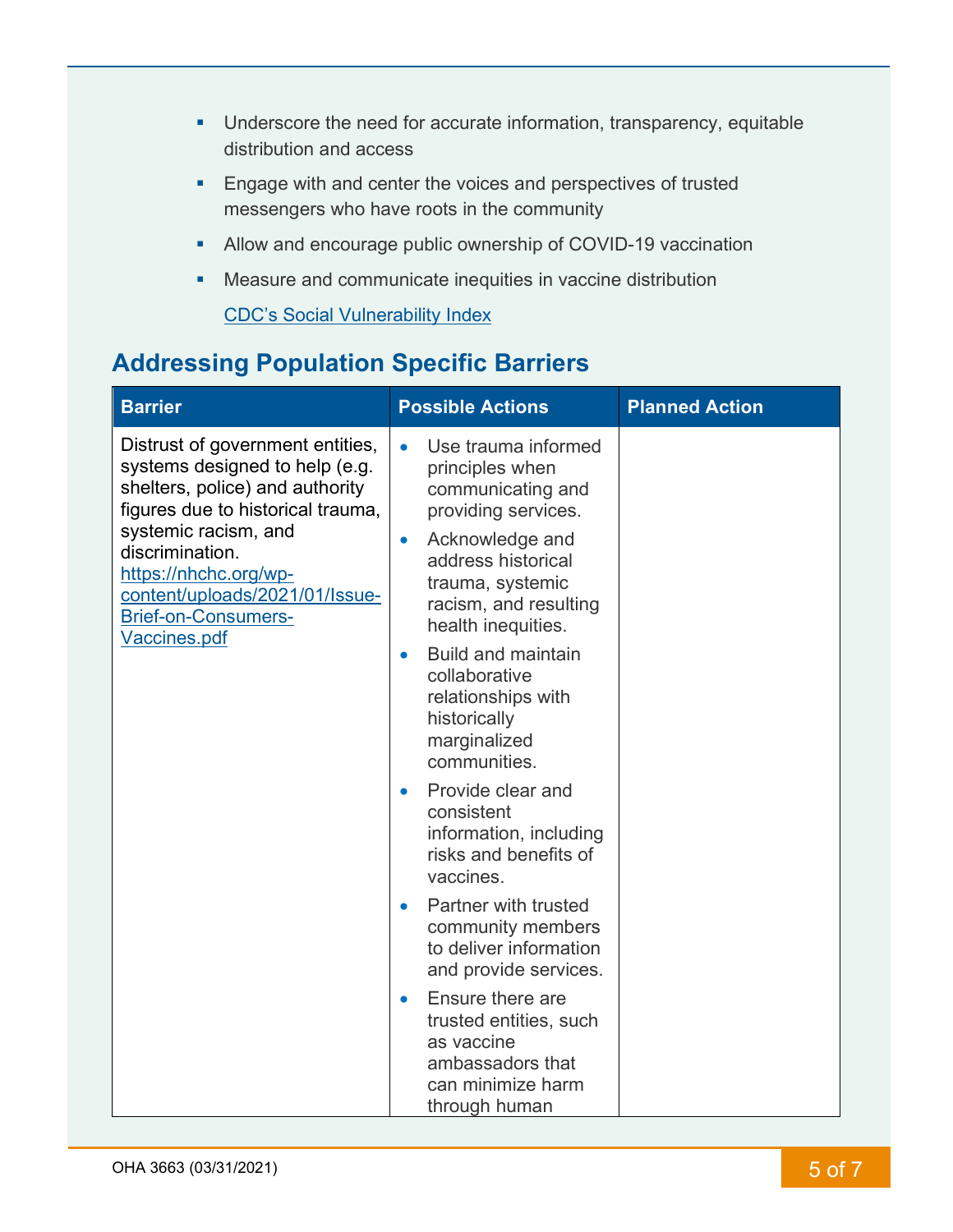| <b>Barrier</b>                                                                                                                                                              | <b>Possible Actions</b>                                                                                                                                                                                   | <b>Planned Action</b> |
|-----------------------------------------------------------------------------------------------------------------------------------------------------------------------------|-----------------------------------------------------------------------------------------------------------------------------------------------------------------------------------------------------------|-----------------------|
|                                                                                                                                                                             | connection and<br>compassion while<br>offering options and<br>information that would<br>be available to others.<br>Include other helpful<br>resources (e.g. gift<br>cards, sack lunch, pet<br>food, etc.) |                       |
| Population is concerned with<br>daily survival including food,<br>shelter, being separated from<br>trusted partners and may not<br>have the capacity for future<br>planning | Set up events as joint,<br>multi-faceted and<br>recurring, possibly tied to<br>existing regular events<br>that can capture as many<br>folks as possible and<br>offer a multitude of<br>services.          |                       |
| Systemic racism and trauma<br>experienced by racial and<br>ethnic minority groups has led<br>to diminished trust in<br>healthcare systems.                                  | To improve vaccine<br>confidence, communities<br>must provide easily<br>understandable and<br>consistent vaccine<br>information to staff and<br>people experiencing<br>homelessness.                      |                       |
| Transportation                                                                                                                                                              | Provide street-level<br>outreach in urban<br>environments or for rural<br>communities consider a<br>mobile vaccination unit.<br>Go to encampments and<br>shelters.                                        |                       |
| Lack of official identification                                                                                                                                             | Do not require<br>identification to receive a<br>vaccination. Take<br>information verbally.                                                                                                               |                       |
| Language & Educational                                                                                                                                                      | Provide information in<br>various languages and at<br>an appropriate grade<br>level.                                                                                                                      |                       |